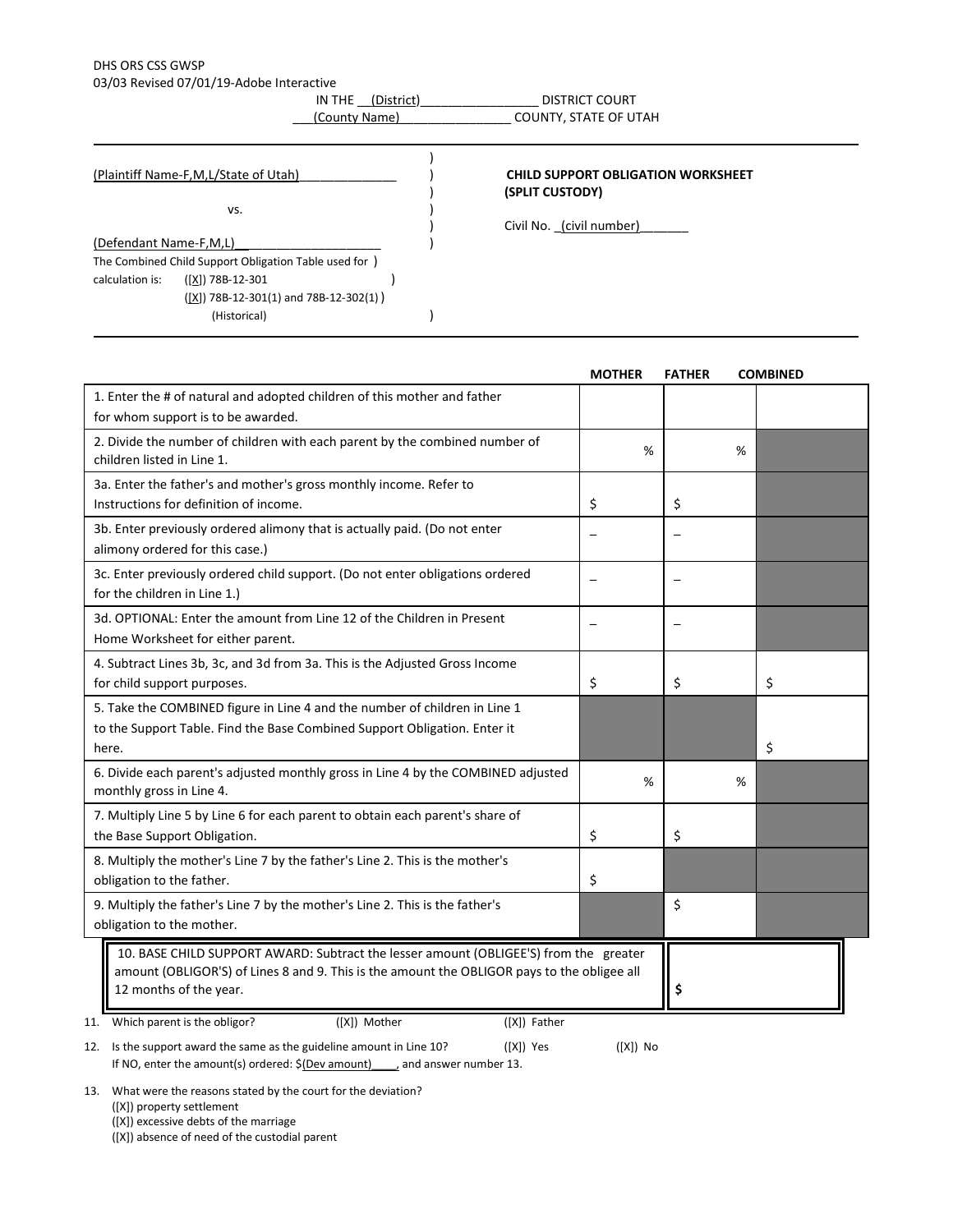([X]) other: (worker -entered narrative, up to two lines)

Attorney Bar No. \_(Bar #)\_\_\_\_\_\_\_ 03/11 (Worksheet reason) (Effective date)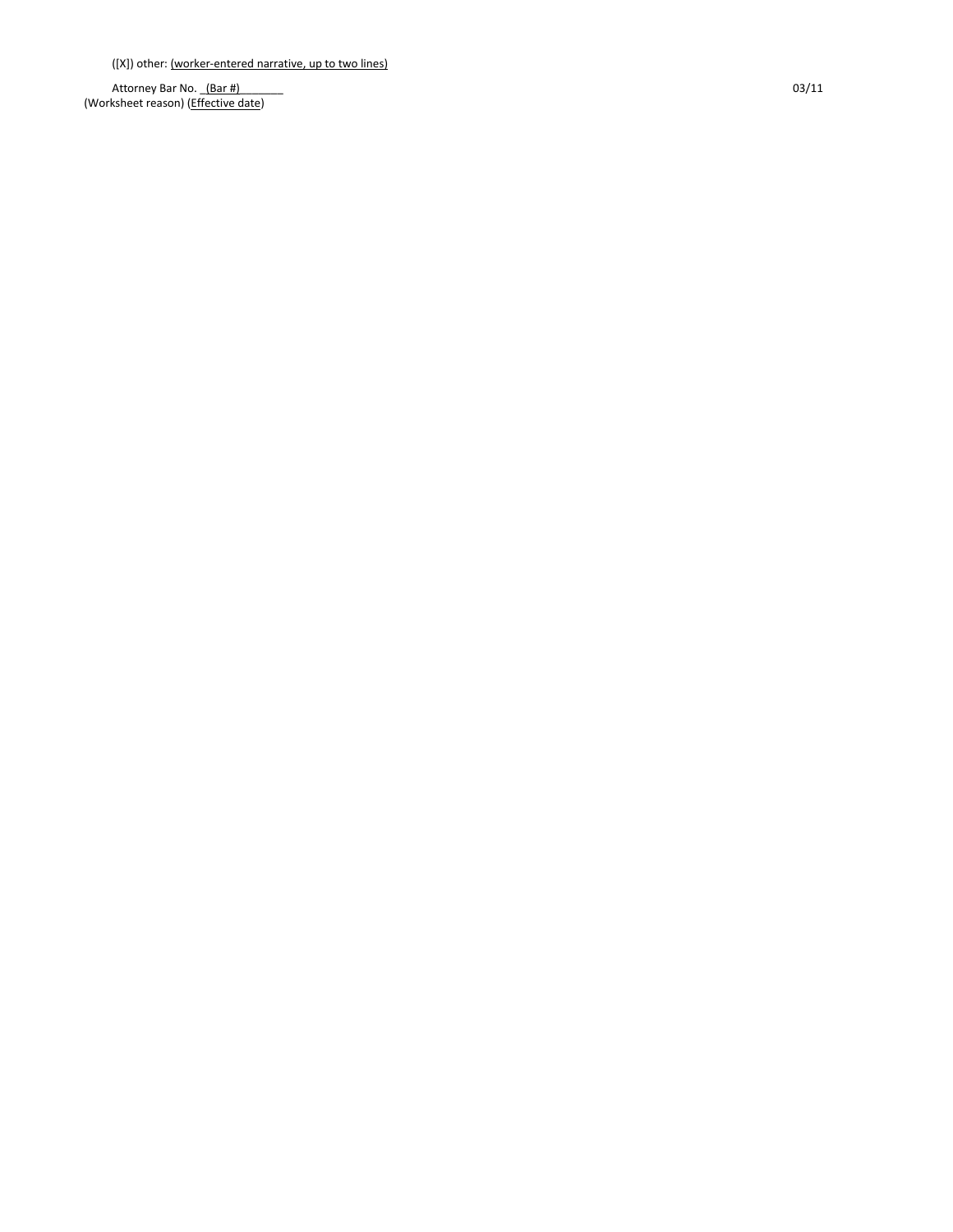**Form ID and Name:** GWSP – Split Custody Guideline Worksheet **Purpose of the form:** The worksheet is a form used to aid in calculating the child support award. **Sub forms associated with this form:** None **Parallel form:** None **Printing options:** Local office or capital **Workflow**: CSS workers complete child support worksheets using the ORSIS screens.

**Where is the form mailed/sent once it is printed?** This form is usually mailed with other CSS forms. **Who at ORS receives the form if/when it is returned?** This form is not expected to return **Storage options:** 

- **Sent:** Short-term
- **Returned:** Completed child support worksheets are stored in Content Manager.

**Other form notes:** None